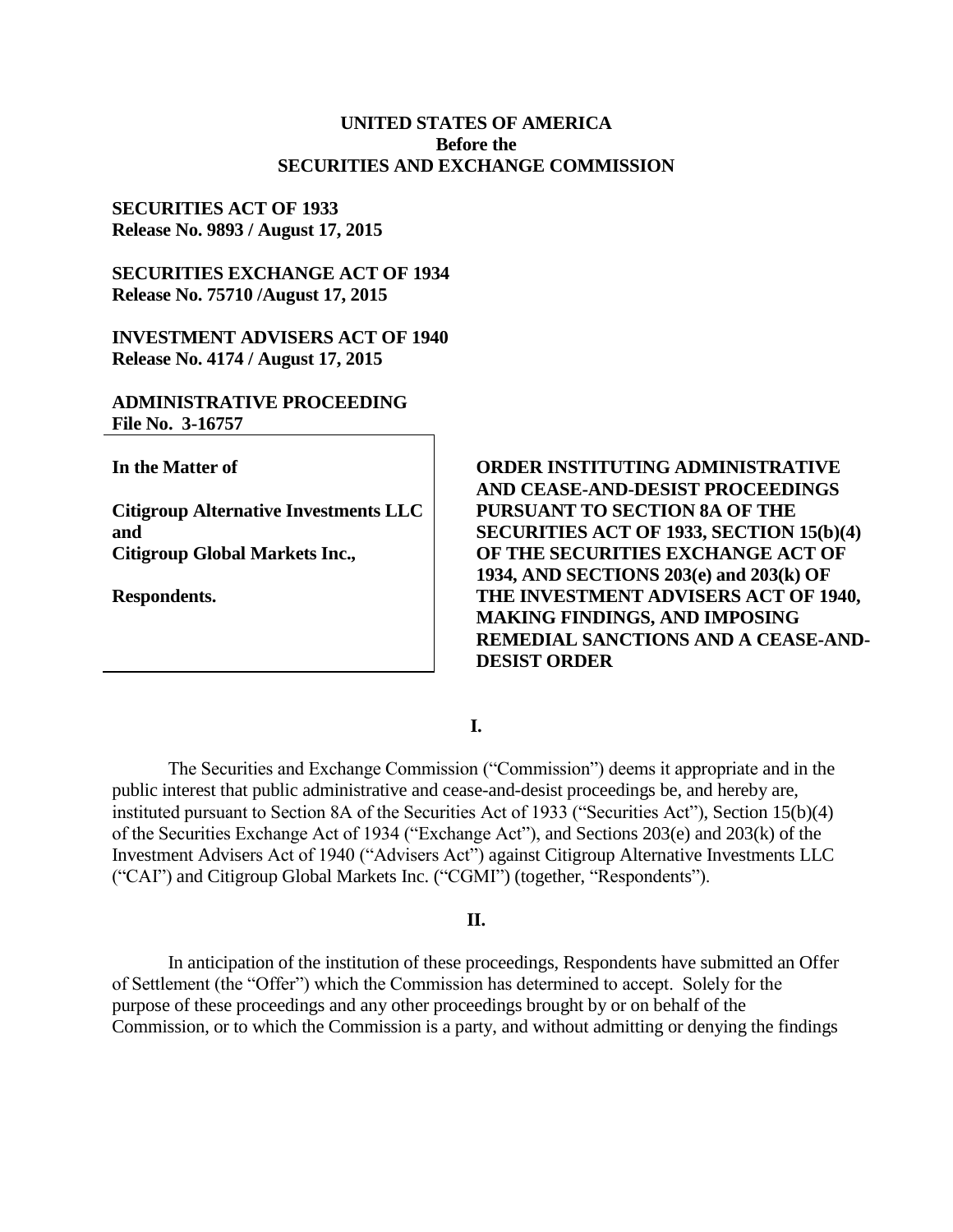herein, except as to the Commission's jurisdiction over Respondents and the subject matter of these proceedings, which are admitted, Respondents consent to the entry of this Order Instituting Administrative and Cease-and-Desist Proceedings Pursuant to Section 8A of the Securities Act of 1933, Section 15(b)(4) of the Securities Exchange Act of 1934, and Sections 203(e) and 203(k) of the Investment Advisers Act of 1940, Making Findings, and Imposing Remedial Sanctions and a Cease-and-Desist Order ("Order"), as set forth below.

#### **III.**

On the basis of this Order and Respondents' Offer, the Commission finds that:

#### **Summary**

These proceedings concern material misstatements and omissions made by Respondents between 2002 and 2007 in the offer and sale of securities in two now-defunct hedge funds—the ASTA and MAT funds ("ASTA/MAT") and the Falcon Strategies funds ("Falcon"). The ASTA/MAT and Falcon funds were recommended and sold by two groups of individuals, the "financial advisers" of Smith Barney and the "private bankers" of Citigroup Private Bank (together, the "financial advisers"), to their advisory clients. The financial advisers were associated with respondent CGMI. Both funds were managed by respondent CAI, which acted through its employees, including an employee who had a primary role in creating the funds and serving as the funds' manager during the relevant time period (the "fund manager"). Respondents raised approximately \$2.898 billion from approximately 4,000 investors in ASTA/MAT and Falcon. In 2008, both funds collapsed resulting in billions of dollars in losses.

From 2002 through 2008 (the "relevant period"), financial advisers and the fund manager misrepresented the funds' risks and performance to advisory clients, who were told that the investments were "safe," "low-risk," "bond substitutes" and suitable for traditional bond investors, despite statements in marketing documents that the funds should not be viewed as a bond substitute. In addition, while the risk of principal loss was disclosed in written materials provided to clients, certain financial advisers and the fund manager orally minimized the significant risk of loss resulting from, among other things, the funds' investment strategy and use of leverage. Investors were also told that the biggest risk facing ASTA/MAT was the adoption of a flat income tax by the federal government. Financial advisers encouraged many of their advisory clients to sell portions of their bond portfolios in order to invest in the funds. In late 2007, financial advisers and the fund manager continued to offer and sell Falcon as a safe, low-risk investment, even though both funds the Falcon fund was 20 percent invested in the ASTA/MAT fund—began experiencing increased margin calls and liquidity problems in the second half of 2007 that continued until the funds collapsed.

Moreover, the fund manager was involved in virtually all fund-related communications with the financial advisers and investors. The fund manager and the fund manager's staff were responsible for drafting and reviewing offering materials for the funds, crafting sales pitches to investors, training CAI sales personnel (who, in turn, were responsible for marketing the funds to the financial advisers), drafting quarterly investor reports, disclosing interim fund performance, and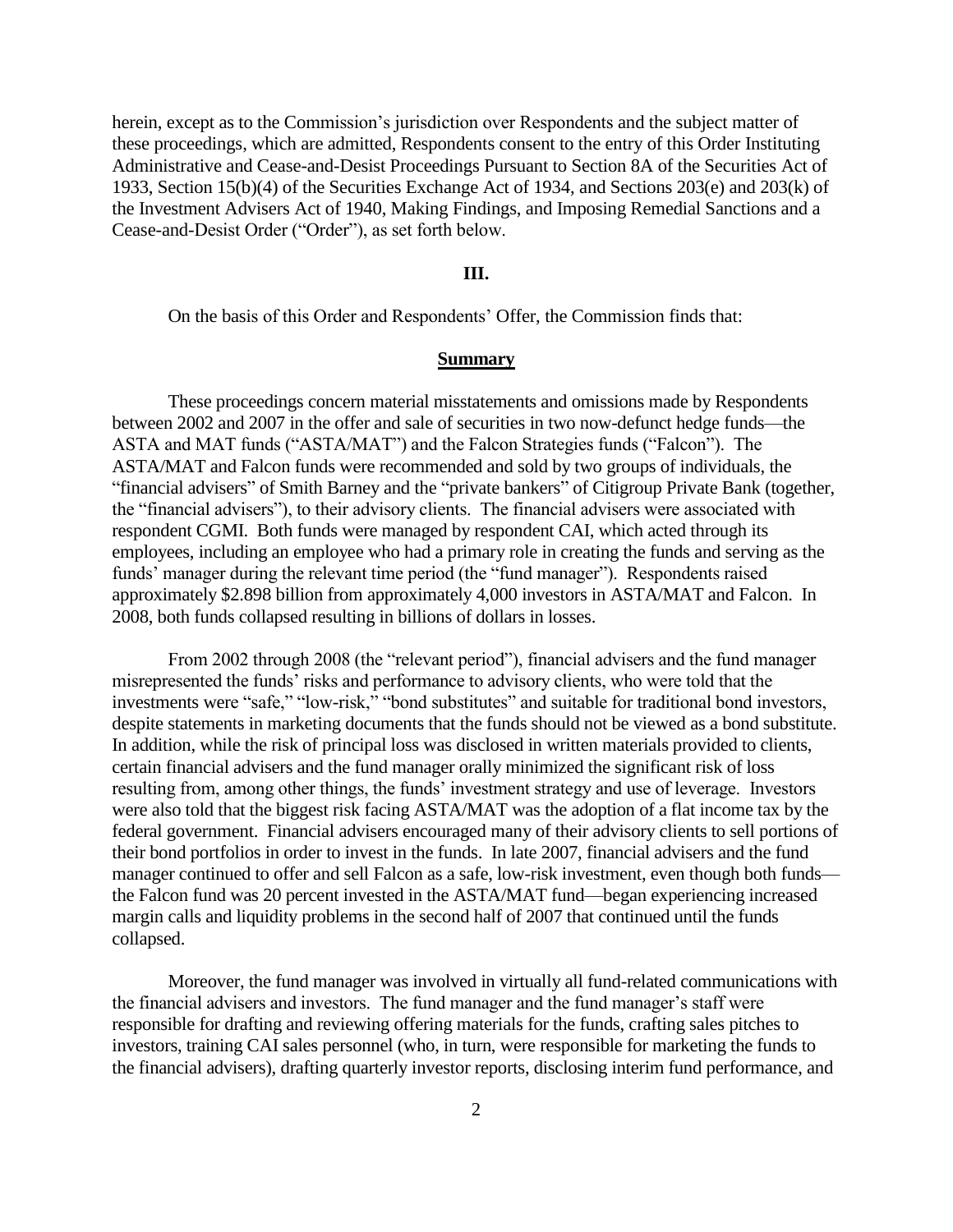managing the funds themselves. Furthermore, throughout the fund offerings and fund operations, the fund manager and the fund manager's staff at CAI met with prospective investors and responded directly to inquiries from the financial advisers concerning the funds without sufficient oversight governing those oral communications. The fund manager and his staff at CAI had significant influence over the dissemination of information relating to the funds without review or oversight, including information relating to the funds' risks and performance. CAI failed to implement a system in which the fund manager's authority was checked adequately or to ensure that the fund manager's communications with investors and financial advisers concerning the ASTA/MAT and Falcon funds were accurate and not misleading.

#### **Respondents**

1. **CAI** is an indirect wholly-owned subsidiary of Citigroup Inc. and has its principal place of business in New York, New York. CAI was the investment manager for the ASTA/MAT and Falcon funds. CAI had its own sales force, or "wholesalers," who, along with the fund manager and the fund manager's staff, were responsible for marketing the ASTA/MAT and Falcon funds to the financial advisers. During the relevant period, CAI had approximately \$59 billion in assets under management. CAI has been registered as an investment adviser with the Commission since 2002.

2. **CGMI** is an affiliated company of Citigroup Inc. and has its principal place of business in New York, New York. During the relevant period, Smith Barney was a business division of CGMI. The financial advisers who recommended and sold ASTA/MAT and Falcon fund shares to investors were associated persons of CGMI. In 2009, Smith Barney entered into a joint venture with Morgan Stanley Global Wealth Management Group to become Morgan Stanley Smith Barney, in which Citigroup owned a 49 percent stake in the venture and Morgan Stanley owned the remaining 51 percent. In 2012, Morgan Stanley purchased Citigroup's interest in the joint venture. CGMI has been registered with the Commission since 1960 as both an investment adviser and a broker-dealer.

### **Background**

3. From September 2002 through February 2007, Respondents offered and sold approximately \$1.962 billion of investments in ASTA/MAT to approximately 2,700 investors and advisory clients of CGMI. ASTA/MAT was a municipal arbitrage fund that purchased municipal bonds and used a Treasury or LIBOR swap to hedge interest rate risks. The ASTA/MAT fund employed 8-12 times leverage.

4. From October 2004 through October 2007, Respondents offered and sold approximately \$936 million of investments in Falcon to approximately 1,300 investors and advisory clients of CGMI. Falcon was a multi-strategy fund that invested in ASTA/MAT and other fixed income strategies, such as CDOs, CLOs, and asset-backed securities. The Falcon fund employed 5-6 times leverage.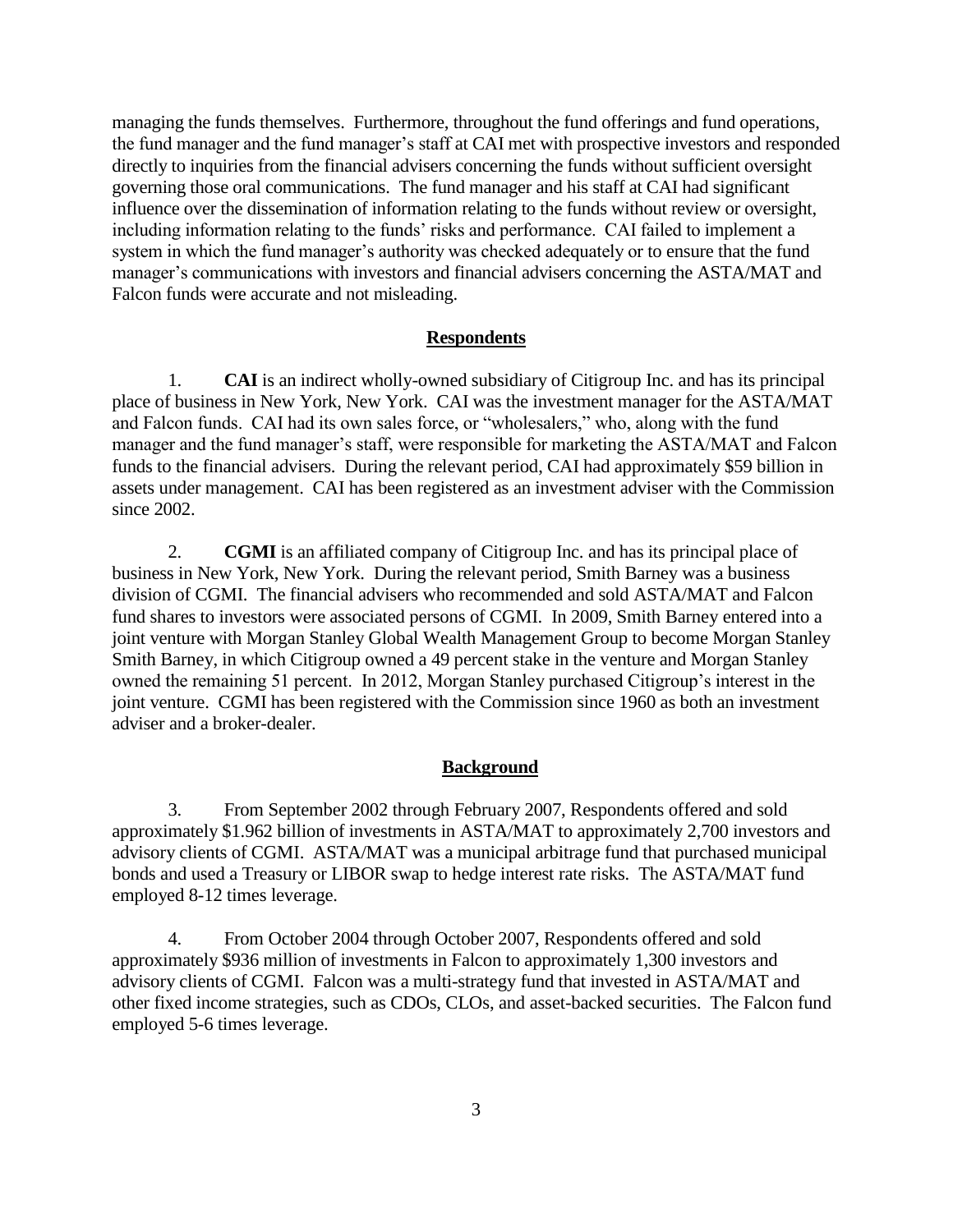5. Falcon and ASTA/MAT were managed in accordance with disclosed investment strategies, including leverage guidelines. Falcon and ASTA/MAT were not offered generally to retail investors, but were limited to "qualified purchasers" as defined by Section 2(a)(51)(A) of the Investment Company Act of 1940 and "accredited investors" within the meaning of Rule 501(a) of Regulation D of the Securities Act of 1933. In addition, Respondents recommended that investors in Falcon invest no more than 10 percent of their assets and that investors in ASTA/MAT invest no more than 5 percent of their assets.

6. Investors in the ASTA/MAT and Falcon funds paid advisory fees for essentially receiving two tiers of investment advice. First, the investors in both ASTA/MAT and Falcon were advisory clients of the financial advisers (who were associated with CGMI) and paid for investment advice, including placement fees relating to their investments. Secondly, CAI, acting primarily through the fund manager and the fund manager's staff, managed both the ASTA/MAT and Falcon funds and received management fees from the investors. Investors in ASTA/MAT and Falcon directly or indirectly paid CAI and CGMI a total of approximately \$212.5 million in fees associated with investments in the two funds. Of this amount, the Respondents returned approximately \$72.5 million to investors as compensatory payments following the collapse of the funds.

7. Respondents, acting through associated persons—the financial advisers, in the case of CGMI, and the fund manager, in the case of CAI—made material misstatements and omissions to investors in the offer and sale of shares in the ASTA/MAT and Falcon funds.

#### **Respondents' Violations**

8. Financial advisers and the fund manager orally represented to investors that Falcon was a "safe," "low-risk" investment, akin to a "bond substitute" or "bond alternative" that had the same risk profile as a municipal bond investment but with a slightly higher return. Internal sales pitches stated that Falcon "walks like a bond, talks like a bond, [has] cashflow like a bond" and described Falcon as a "better version of a bond." Consistent with that marketing theme, Falcon was benchmarked against the Lehman Aggregate Bond Index, which is used to evaluate the performance of bond portfolios. Some investors were encouraged to sell their unleveraged bond portfolios in order to purchase shares in the Falcon fund.

9. Financial advisers, the fund manager and other CAI staff involved in the marketing of the funds also orally represented to investors that ASTA/MAT was a "safe," "low-risk" investment, notwithstanding certain risk disclosures in the ASTA/MAT offering materials. Financial advisers, the fund manager and other CAI staff involved in the marketing of the funds told investors that ASTA/MAT had a very low risk of permanent loss, particularly if investors were willing to hold the investment for at least five years. Financial advisers and the fund manager also told investors that the biggest risk facing the ASTA/MAT fund was the adoption of a flat income tax by the federal government. Some investors were encouraged to sell their bond portfolios in order to purchase shares in the ASTA/MAT fund.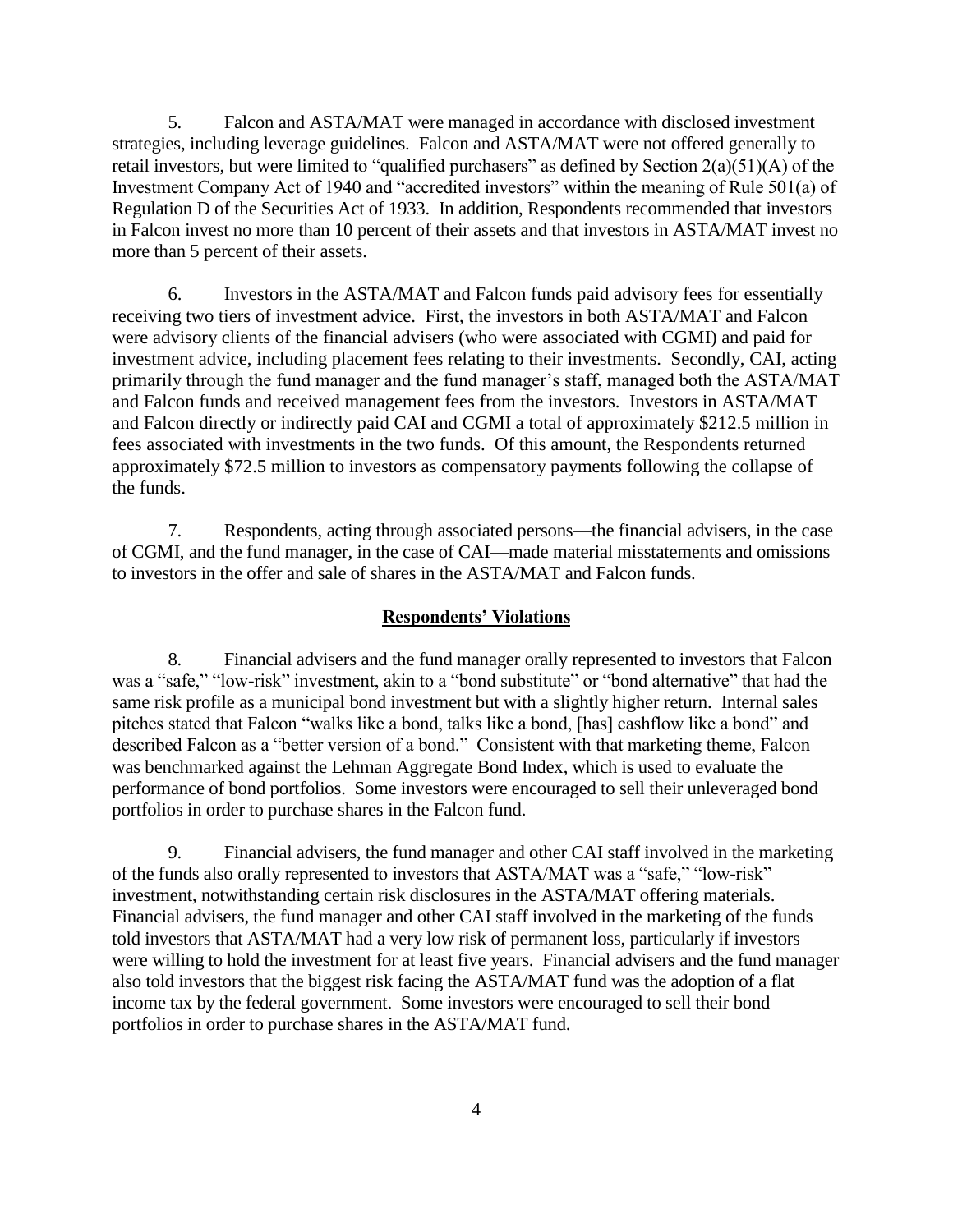10. Financial advisers, the fund manager and other CAI staff involved in the marketing of the funds made false and misleading statements regarding the risks associated with an investment in the ASTA/MAT and Falcon funds. The funds were not bond substitutes, and an investment in the funds carried significantly greater risk than a bond investment. The funds used significant amounts of leverage that increased the risk of both margin calls and loss in value. In fact, Citigroup Private Bank had an internal risk rating system that rated the funds as having "significant risk to principal." That rating, however, was not shared with the majority of investors and financial advisers.

11. Furthermore, CAI performed back-testing on a hypothetical ASTA/MAT portfolio to evaluate the fund's performance over a period of time. The back-testing analysis showed that an investment in the ASTA/MAT fund carried far greater risk than that described to investors. CAI, however, misrepresented the results of that back-testing analysis. Some financial advisers and investors were told that the hypothetical ASTA/MAT portfolio had been back-tested over a fiveyear period (1996 to 2001), and that, over such period, the largest decline in the portfolio was approximately 7 percent. That statement was false because the back-testing actually showed that the portfolio, when fluctuations in bond prices over the entire time period were analyzed, declined by up to 32 percent in value. Moreover, CAI actually had back-tested the hypothetical ASTA/MAT portfolio over a six-year period (1995 to 2001), during which time the portfolio declined by approximately 48 percent. Consequently, the risk of loss associated with an investment in the ASTA/MAT fund, which also accounted for approximately 20 percent of Falcon's investments, was significantly higher than conveyed to some financial advisers and investors.

12. CAI and CGMI failed to require any changes in the way in which the funds were described to investors, even as the funds' performance significantly declined and the risk of investor losses increased.

13. In August 2007, the Falcon fund experienced margin calls. Lender or leverage provider valuations for fund assets declined significantly while the amount of collateral demanded by those lenders increased. In order to generate necessary liquidity and to meet increasing margin calls, the fund manager sold approximately \$2 billion of fund assets, and made an "urgent request" for a "contingency liquidity plan"—essentially a loan from CAI or Citigroup Inc.—in the amount of \$200 million for Falcon, which was denied.

14. As the Falcon fund experienced significant declines in liquidity, the fund manager and some financial advisers misrepresented the fund's performance and liquidity to investors, who were assured that Falcon had low liquidity risks and secure financing terms. The investors were not informed of Falcon's liquidity issues, the sale of \$2 billion in fund assets to meet margin calls, or the fund manager's request for a \$200 million loan from CAI or Citigroup Inc.

15. In September and October 2007, the financial advisers and CAI, acting through the fund manager and the fund manager's staff, recommended, offered and sold additional shares in the Falcon fund, and raised approximately \$110 million from new investors without disclosing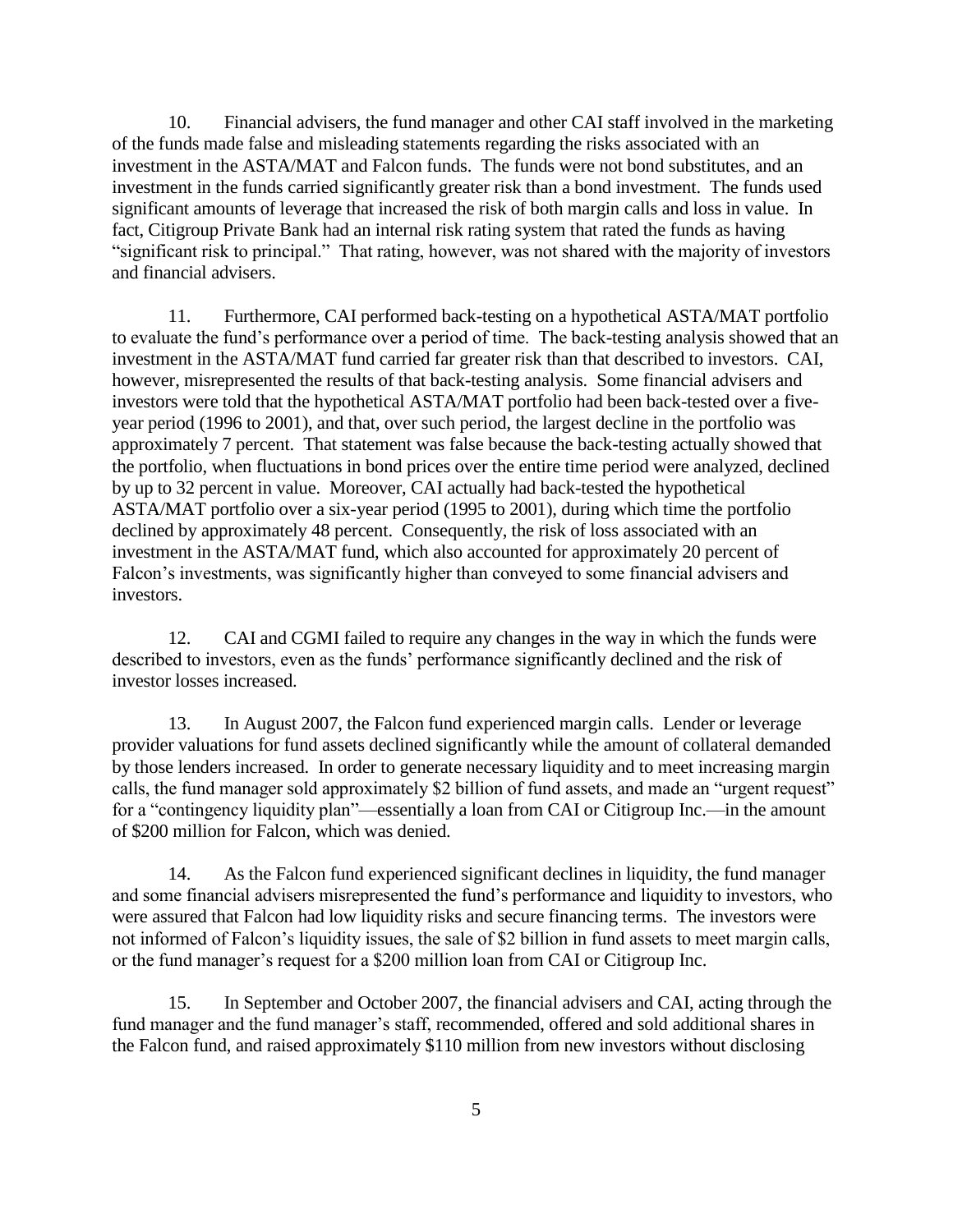how the declining market conditions of the time were affecting Falcon's liquidity. In fact, CAI and CGMI continued to recommend the funds as safe, low-risk investments.

16. From November 2007 through March 2008, Falcon continued to experience a severe liquidity shortage. Internally, the fund manager stated that the fund's liquidity was "getting close to dangerous territory." The fund manager sold over \$6.4 billion of fund assets between November 2007 and January 2008 to generate liquidity, and re-submitted a contingency liquidity plan request to supervisors at CAI for \$400 million. This, too, was denied. By January 2008, the fund manager had drawn up potential "liquidation scenarios" for the Falcon fund.

17. During this period, the fund manager and some financial advisers, however, continued to misrepresent Falcon's performance and liquidity to investors by telling them that Falcon had "adequate liquidity" and reassuring investors that the fund was "well capitalized." They failed to disclose the fund's requests for liquidity support—which were denied by CAI and Citigroup Inc. —the increasing margin calls, and the sale of over \$8.4 billion in fund assets to meet Falcon's margin calls. CAI lacked policies and procedures that would have ensured that communications with investors were consistent with the funds' actual performance and liquidity position.

18. During this same time period—late 2007 and early 2008—the fund manager also orally misrepresented the condition of the ASTA/MAT fund and its ability to survive a declining market. By the fall of 2007, the fund manager was instructed by supervisors at CAI to begin selling ASTA/MAT assets in order to reduce the fund's leverage. Despite the negative market conditions and instructions to begin reducing leverage, the fund manager continued to tell investors that the biggest risk to the fund was the adoption of a flat income tax by the federal government. The fund manager reassured investors just weeks before the fund collapsed that the risk of loss was minimal.

19. CAI failed to adopt and implement policies and procedures to prevent the misrepresentations made to investors. The fund manager had virtually complete control of the information disseminated to investors without sufficient review to ensure that those communications were accurate. CAI employed its own sales personnel, or wholesalers, who were educated on the funds by the fund manager. The fund manager and the fund manager's staff drafted sales pitches for the wholesalers that were not subject to review or approval by anyone outside of the fund manager's staff, including anyone in the compliance group. Those sales pitches and talking points misrepresented the risks of the funds. The wholesalers, in turn, were responsible for marketing the funds to the financial advisers. The fund manager and the fund manager's staff were also responsible for educating the financial advisers on the risks of the funds, and fielded client and other inquiries from financial advisers concerning the funds. Finally, in many instances, the fund manager and the fund manager's staff also had direct communications with investors, during which they misrepresented the funds' risks. CAI failed to exert reasonable oversight for the sales pitches, talking points, and oral communications made by the fund manager to the financial advisers and investors.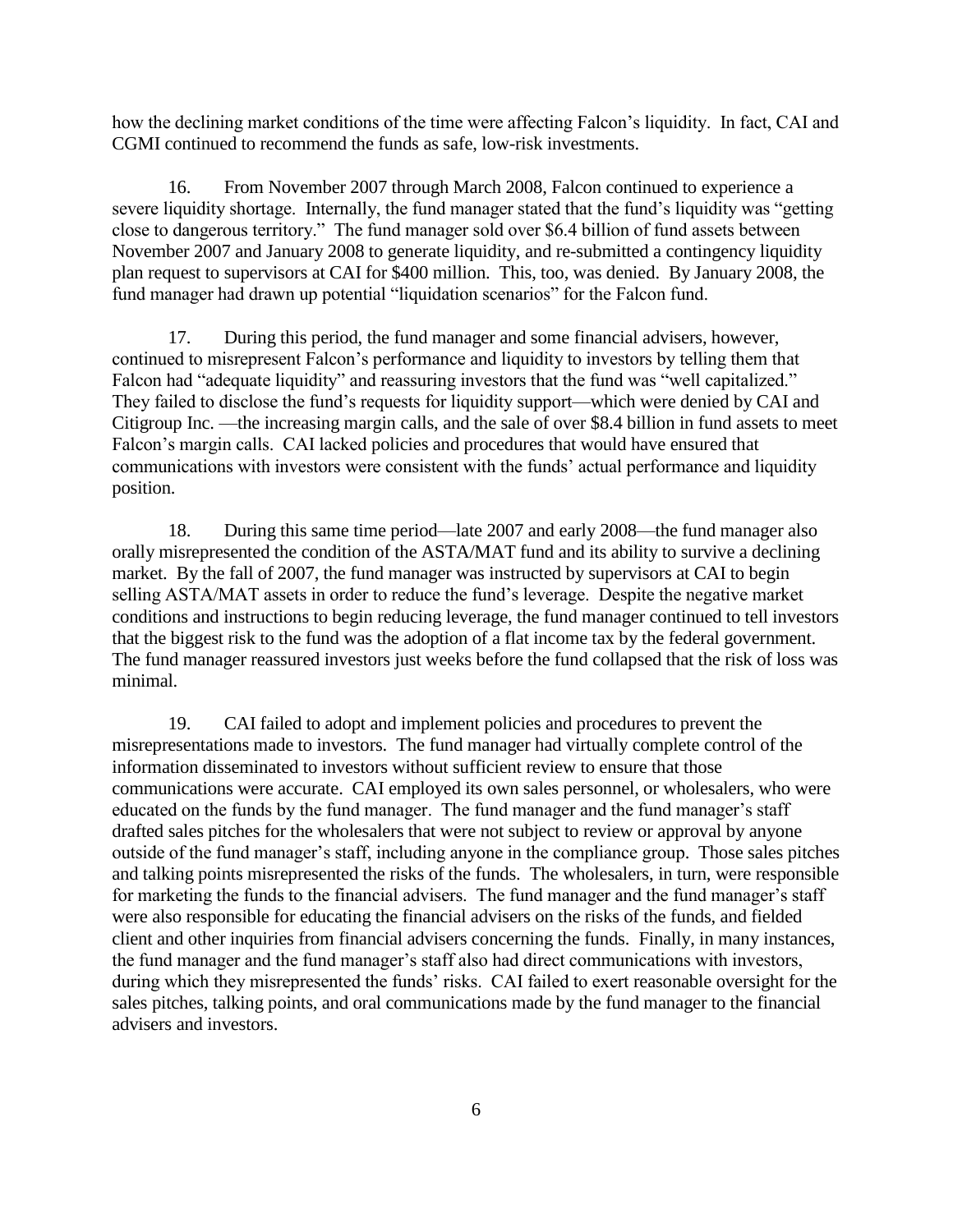20. In addition, the fund manager and the fund manager's staff played a significant role in drafting and disseminating information regarding the funds to investors and financial advisers without sufficient review or oversight to ensure that the information given to investors was accurate. In particular, the fund manager and the fund manager's staff designed, implemented and analyzed the back-testing for ASTA/MAT. They also drafted the quarterly investor reports and provided investors and financial advisers with performance information orally in meetings and on conference calls that did not fully disclose negative fund performance. CAI failed to exert reasonable oversight over these functions.

21. As a result of the conduct described above, CAI and CGMI willfully violated Sections  $17(a)(2)$  and  $17(a)(3)$  of the Securities Act, which prohibit fraudulent conduct in the offer or sale of securities. In addition, CGMI willfully violated Section 206(2) of the Advisers Act, which prohibits any adviser from engaging in any transaction, practice or course of business which operates as a fraud or deceit upon any client or prospective client, and CAI willfully violated Section 206(4) of the Advisers Act and Rule 206(4)-7 promulgated thereunder, which prohibit an investment adviser from providing investment advice to clients without adopting and implementing written policies and procedures reasonably designed to prevent violation of the Act and the Rules adopted under the Act, and Rule 206(4)-8 promulgated thereunder, which prohibits an investment adviser to a pooled investment vehicle from making any untrue statement of a material fact or omitting to state a material fact necessary to make the statements made, in the light of the circumstances under which they were made, not misleading, to any investor or prospective investor in the pooled investment vehicle.

**IV.**

In view of the foregoing, the Commission deems it appropriate and in the public interest to impose the sanctions agreed to in Respondents' Offer.

Accordingly, pursuant to Section 8A of the Securities Act, Section 15(b)(4) of the Exchange Act and Sections 203(e) and 203(k) of the Advisers Act, it is hereby ORDERED that**:**

A. Respondents CAI and CGMI shall cease and desist from committing or causing any violations and any future violations of Sections 17(a)(2) and 17(a)(3) of the Securities Act. Additionally, CGMI shall cease and desist from committing or causing any violations and any future violations of Section 206(2) of the Advisers Act, and CAI shall cease and desist from committing or causing any violations and any future violations of Section 206(4) of the Advisers Act and Rules 206(4)-7 and 206(4)-8 promulgated thereunder.

B. Respondents CAI and CGMI are censured.

C. Respondents shall, within ten days of the entry of this Order, pay disgorgement of \$139,950,239 and prejudgment interest of \$39,612,089 to the Securities and Exchange Commission. If timely payment is not made, additional interest shall accrue pursuant to SEC Rule of Practice 600. Payment must be made in one of the following ways: